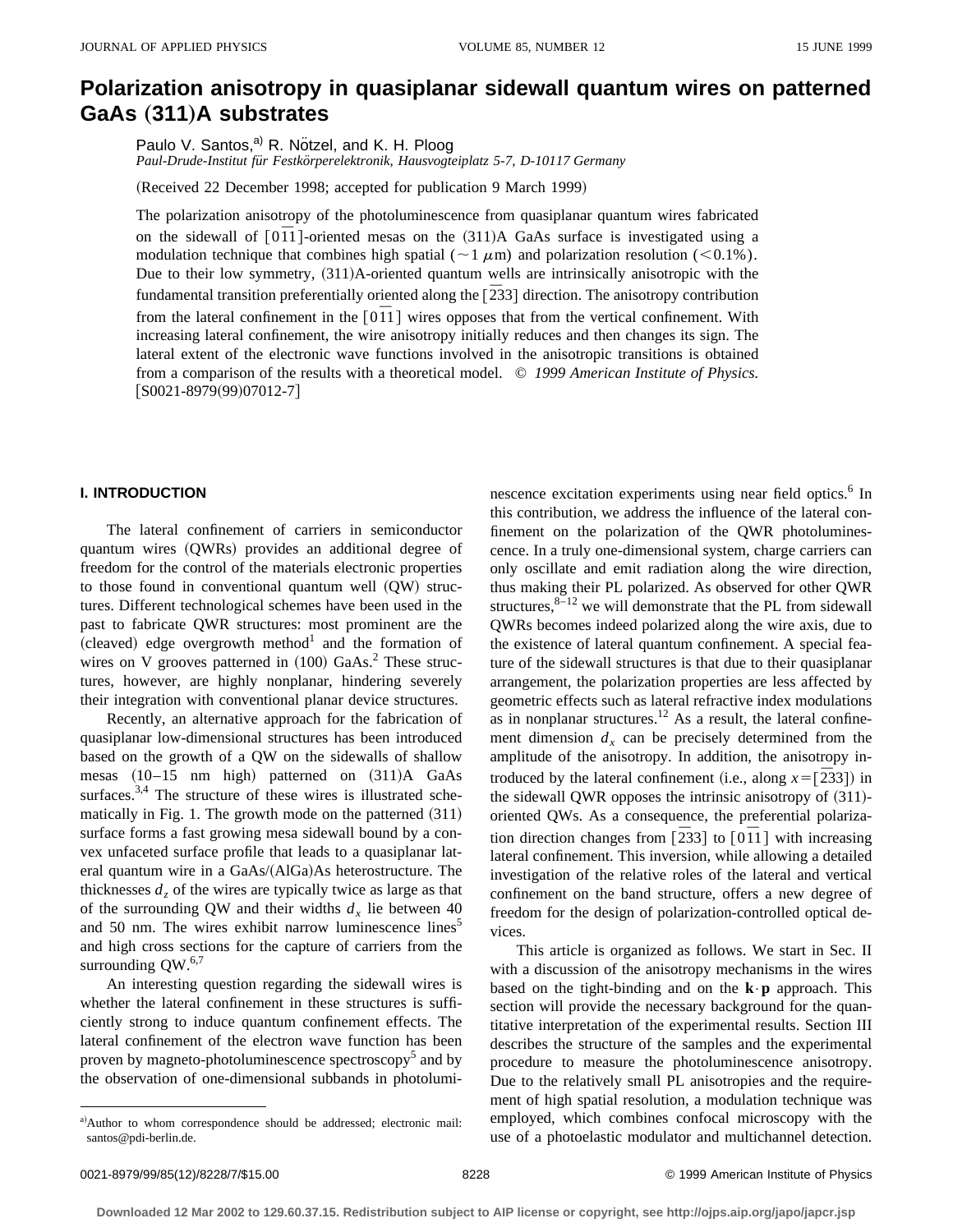

FIG. 1. Structure of sidewall quantum wires on patterned (311)A GaAs substrates.

The experimental results, summarized in Sec. IV, are then compared with the theoretical predictions in Sec. V. Section VI summarizes the main conclusions of this work.

# **II. OPTICAL ANISOTROPY OF (311)-ORIENTED QUANTUM WIRES**

The optical anisotropy near the fundamental band gap arises from the mixing of the p-like valence band states induced by the confinement. If the confinement potentials are large, the eigenstates of the QWR correspond to those of the bulk material with wave vectors along *z* and *x* equal to multiples of  $k_z = \pi/d_z$  and  $k_x = \pi/d_x$ , respectively. These eigenstates can be obtained in the effective mass approximation by applying the **k**•**p**-perturbation method to calculate the bulk wave functions away from the  $\Gamma$  point.<sup>13</sup> We shall follow here an alternative procedure based on a combination of the **k**•**p** with the tight-binding method. This procedure provides a better insight into the mechanisms responsible for the anisotropy. In addition, it can be easily extended to account for confinement effects along other crystallographic axes on (*n*11)-oriented structures.

We start (see Fig. 2) with a basis consisting of one s-like orbital  $(S_c)$  to describe the conduction band and three p-like orbitals *X*, *Y*, and *Z* oriented along the main crystallographic axes  $[233]$ ,  $[0\overline{1}1]$ , and  $[311]$ , respectively. Linear combinations of the p-like orbitals form the highest valence  $[\Gamma_{4v}$ , corresponding to states  $X_v$ ,  $Y_v$ ,  $Z_v$  in Fig. 2(a)] and the second lowest conduction bands ( $\Gamma_{4c}$ , states  $X_c$ ,  $Y_c$ ,  $Z_c$ ) at the  $\Gamma$  point. Neglecting at first the spin-orbit interaction, the coupling between these bands, which is induced by the vertical confinement wave vector  $k_z$  in a QW, can be described by the  $\mathbf{k} \cdot \mathbf{p}$  matrix elements *P* and  $Q$ .<sup>14</sup> The first contribution to the coupling, which is proportional to  $|P|^2$  and described in the following by a Hamiltonian  $H_{pp,c}$ , is the strongest: it mixes the  $Z<sub>v</sub>$  valence band with the s-like conduction band and lifts the degeneracy between the  $Z_v$  and the  $X_v$  and  $Y_v$ states. The second contribution, denoted  $H_{pp,m}$ , couples the  $\Gamma_{4v}$  and  $\Gamma_{4c}$  bands through *Q* and leads to an interaction between the  $X_v$  and  $Z_v$  states. Interestingly, neither of the contributions mix the  $p_y$ -like orbitals with  $p_x$  or  $p_z$ . As a consequence, the eigenstates  $X'$  and  $Z'$  become linear com-



FIG. 2. Relative position of the band edge states in  $(a)$  bulk GaAs,  $(b)$ (311)-oriented GaAs QW, and (c) in a GaAs QWR with confinement along the  $z' = [311]$  and  $x' = [\overline{2}33]$  directions. The effects of the spin-orbit coupling are not taken into account.

binations of the original  $X_v$  and  $Z_v$  orbitals (without  $Y_v$  components). The effective repulsion between the  $X_v$  and  $Z_v$ states lifts the degeneracy between the  $X_v$  and  $Y_v$  bands. The second contribution is responsible for the in-plane optical anisotropy of  $(311)$ -oriented QWs. Note that the PL due to the lowest energy transition  $(X_v \rightarrow S_c)$  is expected to be preferentially polarized along the  $x = [\overline{2}33]$  direction.

The effects of the lateral confinement  $[along x, cf. Fig.$  $2(c)$  on the valence states can be taken into account in a first approximation by including only the coupling to the  $S_c$  band induced by the in-plane wave vector  $k<sub>x</sub>$  (the interaction with the  $\Gamma_4$  conduction band is neglected in this approximation). A sufficiently large  $k_x$  shifts the energy of the  $X'$  states below that of the *Y'* state, thus leading to a change in sign of the in-plane anisotropy of the QWR relative to that of the  $(311)$  QW.

An analytical expression for the effective Hamiltonian  $H_{pp} = H_{pp,c} + H_{pp,m}$  describing the interaction between the valence band states in the presence of confinement along all three crystallographic directions for a (*n*11)-oriented structure can be obtained using a tight-binding approach. The *p*-like orbitals  $X_v$ ,  $Y_v$ , and  $Z_v$  are chosen to be aligned with the main axes  $[\overline{2}nn]$ ,  $[0\overline{1}1]$ , and  $[n11]$ , respectively. Details of the derivation will be described elsewhere.<sup>15</sup> For the case of a confinement along the  $z \sim \pi$  and  $x \sim \pi$  and  $z \sim \pi$  are  $z \sim \pi$ tions with a confinement dimension ratio  $r_t = d_z/d_x \le 1$ , the following expression for  $H_{pp}$  (in the basis  $\{X_v, Y_v, Z_v\}$ ) is obtained:15

$$
H_{pp} = -\frac{1}{2m_0} k_z^2 \left[ \frac{1}{m_{\text{hh}}^*} \mathbf{1} + H_{pp,c} + H_{pp,m} \right],
$$
  

$$
H_{pp,c} = 6 \gamma_2 \left[ \begin{array}{ccc} r_t^2 & 0 & 0 \\ 0 & 0 & 0 \\ 0 & 0 & 1 \end{array} \right],
$$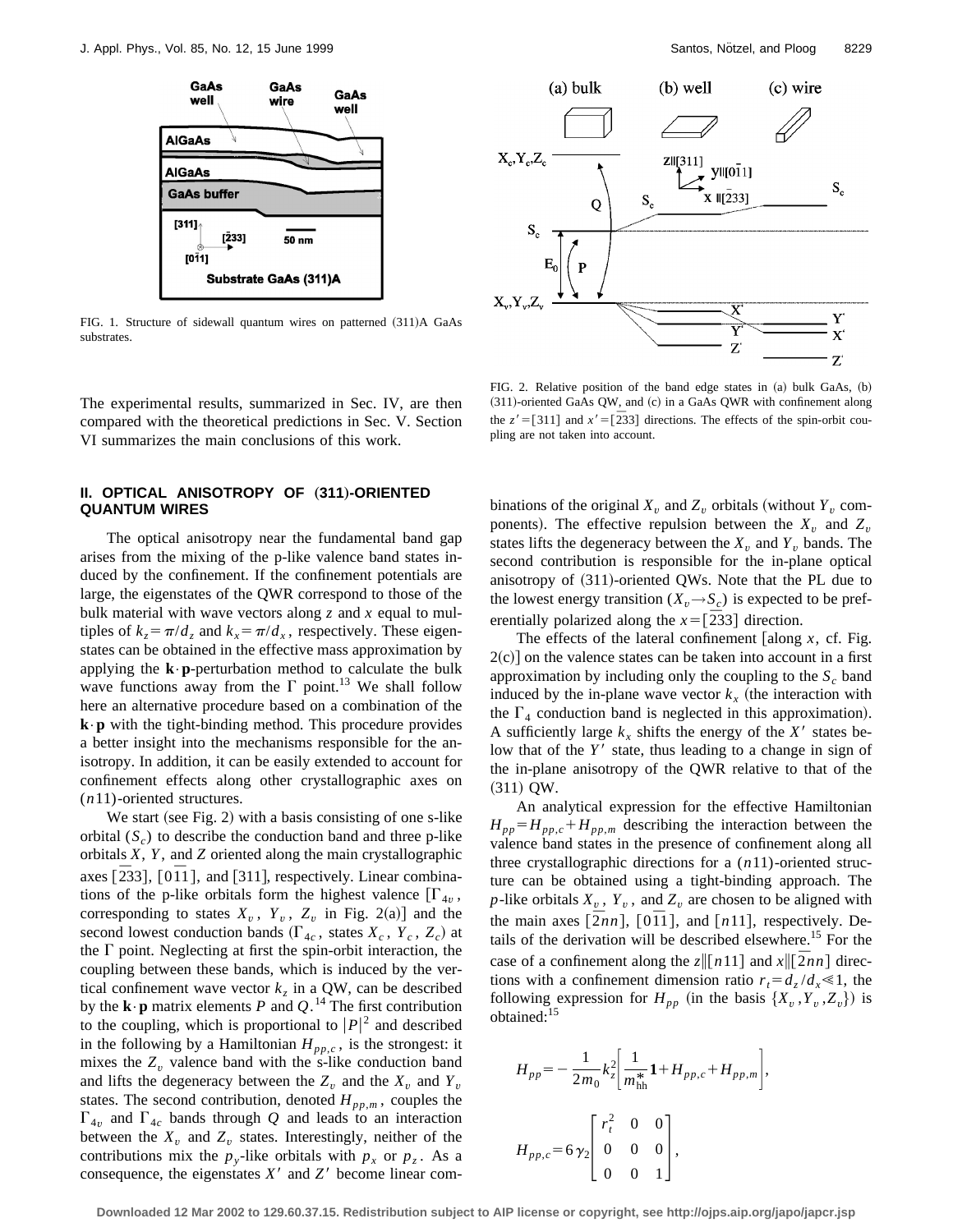$$
H_{pp,m} = \frac{1}{m_{\text{hh}}^*} \frac{v}{v+1} \begin{bmatrix} 3\sin^2 \chi \cos^2 \chi & 0 & (\frac{3}{2}\cos^2 \chi - 1)\sin^2 \chi \\ 0 & \cos^2 \chi & 0 \\ (\frac{3}{2}\cos^2 \chi - 1)\sin^2 \chi & 0 & -\cos^2 \chi(1+3\sin^2 \chi) \end{bmatrix} .
$$
 (2.1)

Here,  $m_0$  and  $m_{hh}^*$  are the free-electron and the effective heavy-hole masses, respectively,  $\gamma_2$  is a Luttinger parameter, and  $v = V_{xy}/V_{xx} = (V_{pp\sigma} - V_{pp\pi})/(2V_{pp\sigma} + V_{pp\pi})$  is a ratio between tight-binding parameters for the GaAs bond.<sup>16</sup>  $\chi$  is the angle between the z axis and the [011] direction ( $\chi$  $=\sin^{-1}(3/\sqrt{11})$  for (311)-oriented structures). The model assumes infinite confinement barriers and a dimension ratio  $r_t$  $=$   $d_z/d_x \le 1$ . The terms  $H_{pp,c}$  and  $H_{pp,m}$  have cylindrical and orthorhombic symmetries, respectively, and arise from the interaction of the  $\Gamma_4$  valence states with the  $S_c$  and the  $\Gamma_{4c}$ conduction bands. In the calculations to be presented below, the following parameter values were used:  $m_{\text{hh}}^* = 0.41$ ,  $\gamma_2$  $=$  2.1, and  $v = 0.67$ .<sup>17</sup>

The interaction between the  $\Gamma_{4v}$  states in Eq. (2.1) leads to a coupling between the heavy  $(hh)$ , light  $(lh)$ , and the spin-orbit split  $~(so)$  hole states, when the spin-orbit coupling is included. This interaction can be obtained in a straightforward way by transforming  $H_{pp}$  from the  $\{X_v, Y_v, Z_v\}$  basis to the  $\{hh,lh,so\}$  basis and diagonalizing the resulting  $3\times3$ Hamiltonian. The dipole transition matrix elements *M* between the valence and conduction band states follow directly from the wave functions. Although the so-coupling mixes the  $X_v$  and  $Y_v$  *p* states, the preferential polarization of the electron(*e*)-hh and *e*-lh transitions remains equal to that of the  $e-X_v$  and  $e-Y_v$  transitions.

The procedure described above was used to calculate the in-plane anisotropy  $\delta$  of the squared dipole matrix elements  $|M|^2$  for the *e*-hh and for the *e*-lh transition in (311)oriented QWR as a function of the wire thickness and width. The anisotropy is defined as

$$
\delta = 2 \frac{|M_{\left[233\right]}|^2 - |M_{\left[0\right]1\right]}|^2}{|M_{\left[233\right]}|^2 + |M_{\left[0\right]1\right]}|^2},\tag{2.2}
$$

so that it is positive for the  $e$ -hh transition in  $(311)$ QWs. The dependence of the anisotropy on the well thickness is summarized in Fig.  $3(a)$ . In the case of quantum wells (filled symbols), the results based on Eq.  $(2.1)$  (squares) compare well with calculations based on the solution of the  $6\times6$ Luttinger Hamiltonian (triangles, from Ref. 13). The anisotropy is approximately constant for well thicknesses above  $d<sub>z</sub>$   $\sim$  6 nm and increases for narrower wells. The latter effect is attributed to the increasing interaction between the hh and the spin-orbit split hole band for narrower  $QWs.$ <sup>18</sup>

The effects of lateral confinement in QWRs are illustrated by the open symbols in Fig.  $3(a)$ , calculated by assuming a width to thickness ratio  $r<sub>t</sub>=0.3$ . The anisotropy of the *e*-hh and of the *e*-lh transitions reverses sign in comparison with the QW. The dependence of the anisotropy on the ratio  $r<sub>t</sub>$  is displayed in Fig. 3(b). Note that the curves practically coincide for well thicknesses above 10 nm, where the interaction with the spin-orbit split states becomes negligible. The curves change sign for a ratio  $r<sub>t</sub>$   $\sim$  0.2, independently of the well thickness. This strong dependence of  $\delta$  on  $r_t$  makes the anisotropy a sensitive probe of the lateral confinement dimensions in QWR structures.

# **III. EXPERIMENT**

The properties of the samples used in the photoluminescence experiments are summarized in Table I. Both samples consist of an array of wires. For sample A, the lateral period is very large, and individual wires can be accessed in microscopic measurements. Sample B contains a vertical stack of three wires with 500 nm pitch. Both samples also contain unstructured regions (denoted well regions), where the lumi-



FIG. 3. Calculated optical anisotropy of the *e*-hh (solid lines) and of the  $e$ -lh transitions (dashed lines) of  $(311)$ -oriented QW (filled symbols) and  $QWR$  (open symbols) as a function of the  $(a)$  well thickness and  $(b)$  of the ratio  $r_t$  between the vertical (along [311]) and lateral (along [ $\overline{2}$ 33]) wire dimensions. The squares (for QWs) and the diamonds (for QWRs) in  $(a)$  and the data in (b) were calculated using the model described in the text. The filled triangles in (a) were determined following the  $\mathbf{k} \cdot \mathbf{p}$  method from Ref. 18.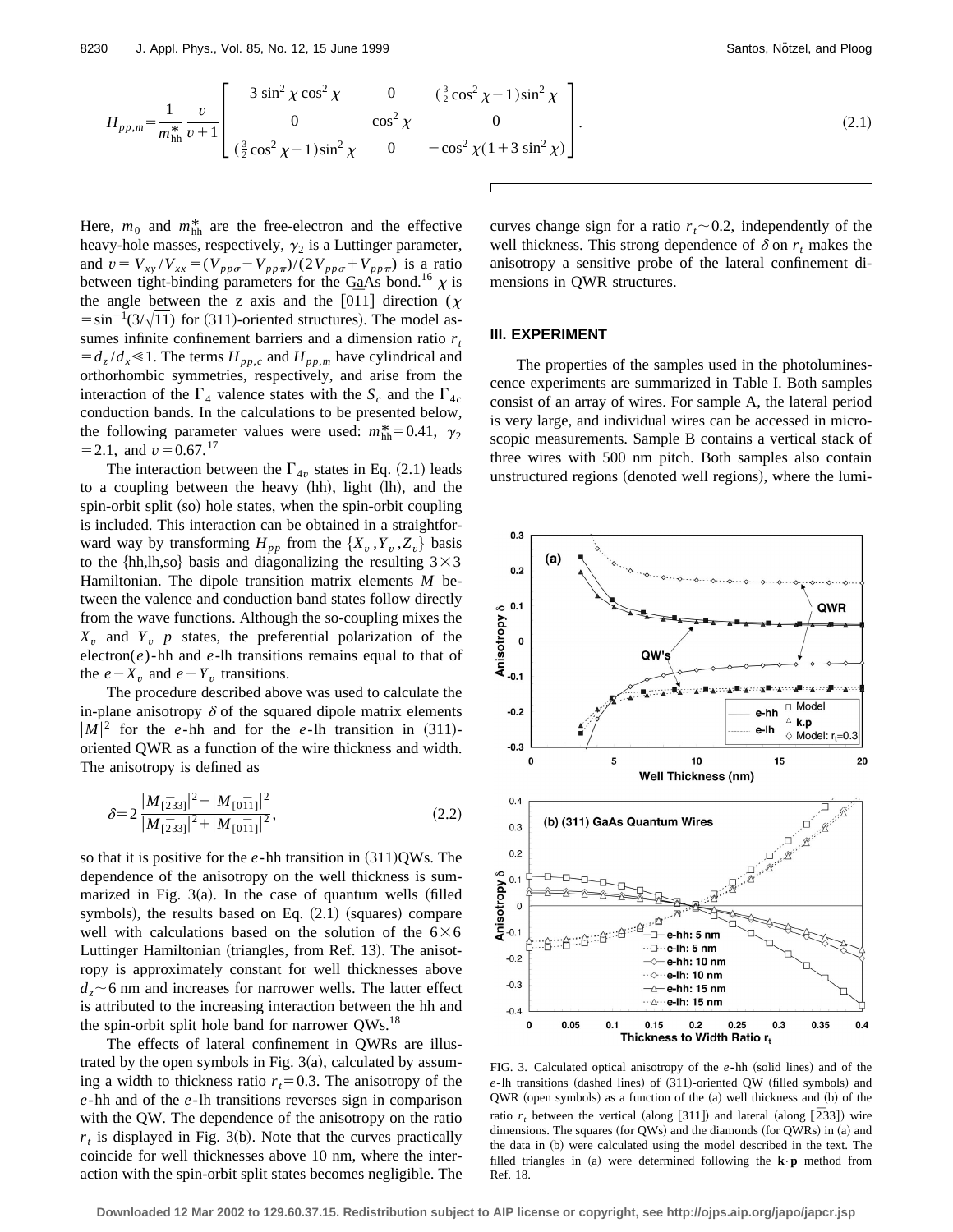TABLE I. Properties of the (311)-oriented wire samples used in this study. The quoted thicknesses were estimated from transmission electron microscopy micrographs (for details see Refs. 3 and 4). The barriers are formed by 50-nm-thick  $Al<sub>0.5</sub>Ga<sub>0.5</sub>As layers.$ 

| Sample | Structure                  | Well thicknesses | Lateral period | Wire thickness | Wire width      |
|--------|----------------------------|------------------|----------------|----------------|-----------------|
|        | GaAs/(AlGa)As              | 6 nm             | 160 $\mu$ m    | $12 - 13$ nm   | $50 \text{ nm}$ |
|        | $3 \times (GaAs/(AlGa)As)$ | 3 nm             | $0.5 \mu m$    | 6 nm           | $40 - 50$ nm    |

nescence of the QW can be accessed. Additional details about the structure and the fabrication process are reported in Refs. 3 and 4.

Since the lateral dimension of the wires  $(cf.$  Table I) are relatively large, the polarization anisotropy introduced by the lateral confinement is expected to be small. In addition, the detection of the optical anisotropy of a single wire (as for sample A) requires a measurement technique with high spatial and polarization resolution. The experimental setup employed in these studies, illustrated schematically in Fig. 4, is similar to that used in Ref. 19 for microscopic reflection difference (RDS) measurements. The excitation laser beam from a continuous, frequency-doubled Nd vanadate (Nd:YVO<sub>4</sub>) laser ( $\lambda_L$ =532 nm) is spatially filtered (SP), polarized (polarizer  $P$ ), and then focused by an objective lens ~O! onto the sample placed in a cold-finger liquid helium cryostat at 5 K. The spot diameter on the sample surface is  $\phi \sim 1 \mu m$  ( $\phi \sim 2 \mu m$ ), when a 100× (50×) objective is used. The photoluminescence is collected by the same objective and detected by a multichannel spectrometer after passing through a second polarizer  $(A)$  and through a confocal spatial filter. The spatial resolution depends on the size of the pinholes placed in the spatial filters and reaches  $0.7 \mu m$  for pinholes with 100  $\mu$ m diameter and a 100 $\times$  objective.

For spatially resolved measurements, the beam splitter  $(BS)$  and the objective  $(O)$  are scanned in the  $x-y$  plane using a special mirror arrangement driven by piezoelectric actuators. This scan mechanism, with a lateral position resolution of 0.05  $\mu$ m, ensures that the light beam trajectory always coincides with the axis of the objective, thus minimizing polarization distortions during the scan. In addition, the measurement setup possesses an imaging system (not shown in Fig. 4) employing a charge coupled device  $(CCD)$ 



FIG. 4. Scheme of the experimental setup for microscopic anisotropy measurements. The abbreviations have the following meaning, A: analyzer, BS: beam splitter, M: mirror, O: objective lens, P: polarizer, PEM: photoelastic modulator, and SP: spatial filter.

camera to visualize the sample surface. This system is very helpful to localize single wires on the sample surface. For this purpose, the laser beam is initially placed close to the edges of the mesa, which appear as faint lines on the surface image. The precise wire position can then be found by using the scan mechanism to move the beam laterally in order to maximize the wire photoluminescence.

The polarization-sensitive measurements were performed by including a photoelastic modulator (PEM) in the optical path.<sup>9</sup> In these measurements, the sample optical axes  $x<sup>3</sup>$  and  $y<sup>3</sup>$  are aligned halfway between the *x* and *y* axes, and the analyzer angle  $\theta_A$  is set optically parallel to the sample axis  $y'$ . The input polarizer P is set along one of the PEM optical axes ( $\theta_P = 0^\circ$ ) to assure that the input beam remains unmodulated by the PEM. The modulator introduces a phase retardation  $\delta M = \delta_0 \cos \omega_M t$  ( $\omega_M = 50$  kHz is the modulator frequency) between the components of the PL emitted along the *x* and *y* directions. In anisotropic samples this phase modulation leads to an intensity modulation after the analyzer *A*. If  $I_{PL,x'} = (I_{PL} + \Delta_{PL})/2$  and  $I_{PL,y'} = (I_{PL} - \Delta_{PL})/2$ denote the emitted PL intensity along the  $x<sup>3</sup>$  and  $y<sup>4</sup>$  directions, respectively, the output signal  $I_d$  after the analyzer becomes

$$
I_d = \frac{1}{4} [(1 + a_{\text{BS}}^2) I_{\text{PL}} + 2 a_{\text{BS}} \Delta_{\text{PL}} \cos \delta_M],
$$
 (3.1)

where  $a_{\text{BS}}$  gives the ratio of the beam splitter BS transmission coefficients for polarizations along *x* and *y*. The  $cos(\delta_M)$ term can be expanded in terms of Bessel functions as:  $\cos(\delta_M) = J_0(\delta_0) + J_2(\delta_0)\cos(2\omega_M) + \cdots$ .

The PL anisotropy can be determined with high sensitivity by detecting the second harmonic component of  $I_d$  with a lock-in amplifier,<sup>9</sup> following the procedure normally used in RDS. Such a procedure requires a fast detector operating at  $2\omega_M$ =100 kHz. In order to keep the advantages of multichannel detection using a CCD camera, we opted instead for the detection of the dc component of  $I_d$  as a function of the PEM retardation. By recalling that  $J_0(0)=1$  and  $J_0(2.40 \text{ rad})=0$ , the PL anisotropy  $\Delta_{PL} = I_{PL,x'} - I_{PL,y'}$  becomes

$$
\Delta_{\rm PL} = \frac{1 + a_{\rm BS}^2}{a_{\rm BS}} \frac{I_d(\delta_0 = 2.40 \text{ rad}) - I_d(\delta_0 = 0 \text{ rad})}{I_d(\delta_0 = 2.40 \text{ rad})} I_{\rm PL},
$$
\n(3.2)

where the prefactor  $(1+a_{\text{BS}}^2)/a_{\text{BS}}=2$  for 50% beam splitters.<sup>20</sup>

The change in the detector intensity  $I_d$  induced by the modulation of the PEM retardation is a factor of 2 smaller than that obtained, when the analyzer angle is switched between  $+45^{\circ}$  and  $-45^{\circ}$ . The former procedure, however, has several advantages for spectroscopic measurements: (i) it is

**Downloaded 12 Mar 2002 to 129.60.37.15. Redistribution subject to AIP license or copyright, see http://ojps.aip.org/japo/japcr.jsp**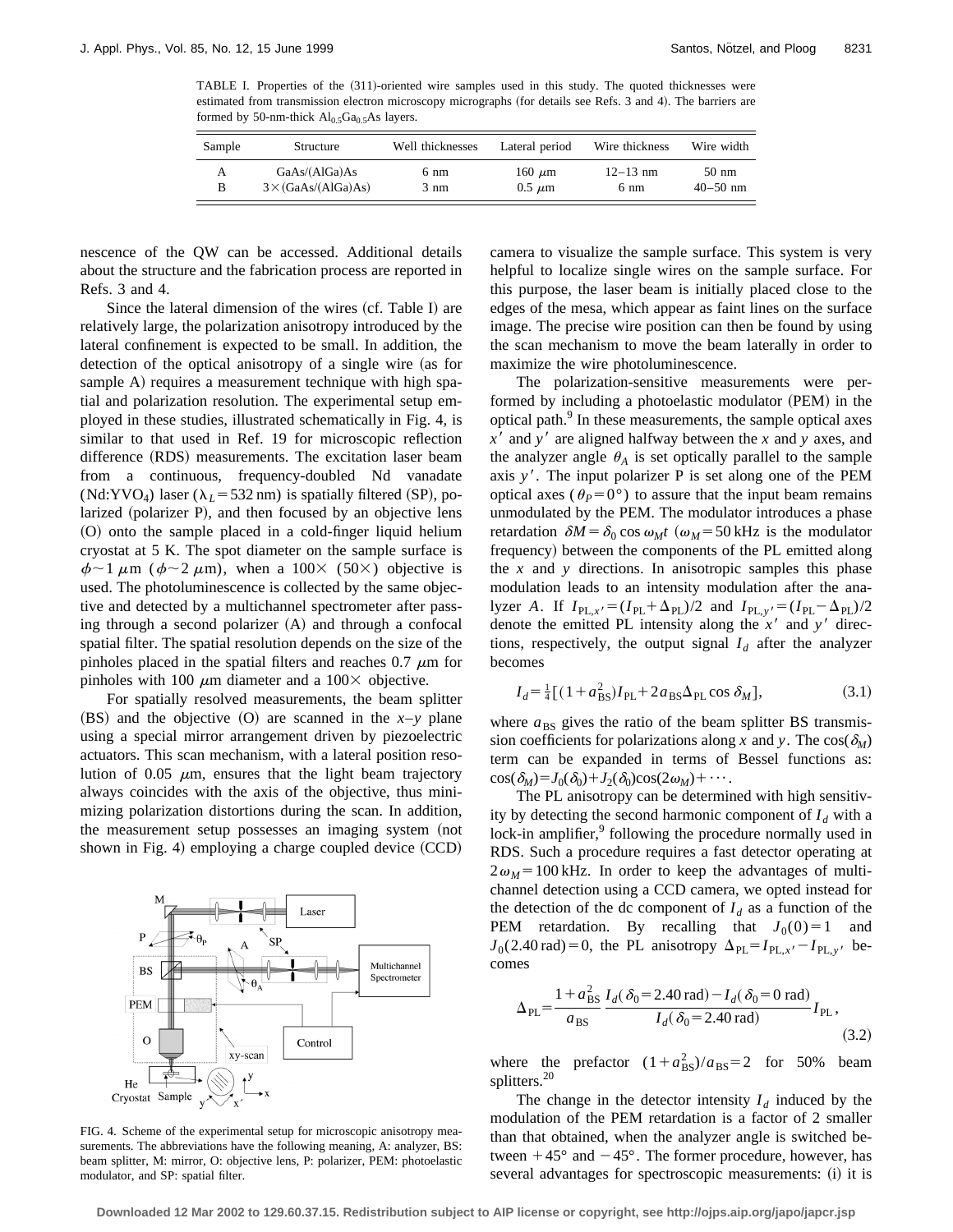

FIG. 5. PL spectra of sample B (in the wire region) recorded with modulator  $on$  and  $off$  (lines). The trace with symbols (diamonds) shows the PL anisotropy  $\Delta_{PL} = I_{PL, \overline{2}33} - I_{PL, \overline{0}11}$  corresponding to the difference between the emission polarized along the  $\left[233\right]$  and  $\left[0\overline{1}1\right]$  directions.

fast, since it can be combined with multichannel detection, (ii) can be easily automated, and (iii) does not require moving parts in the optical system. The last point becomes important if high quality crystal polarizers are used, since these can shift the light beams laterally. Finally, the same setup can also be used for PL excitation measurements by setting  $\theta_P = 45^\circ$  and  $\theta_M = 0^\circ$  and recording the PL intensity as a function of the incoming laser energy.

The signal-to-noise ratio in the anisotropy measurements is basically determined by the multichannel accumulation time. For measurements with high spatial resolution (such as on single wires), the position stability of the laser spot on the sample surface becomes an important issue. In order to minimize the errors in the anisotropy introduced by position drifts, the measurements were performed by repeating accumulation sequences of the form (PEM on, PEM off, PEM off, PEM on) with relatively short single accumulation steps  $(1–10 s)$ . Using this procedure, which compensates for slow position drifts, the errors in the anisotropy  $\Delta_{PL}/I_{PL}$  can be kept below  $\pm 0.01$ .

# **IV. RESULTS**

A typical example of the PL anisotropy determined using the procedure described in Sec. III is illustrated in Fig. 5. The solid lines display PL spectra of the *e*-hh transition of sample B recorded in the well region. The lower and upper solid curves were measured with the modulator *off* and *on*  $(i.e., with a retardation of 2.40 rad), respectively. In the mea$ surements (and through the rest of the article), the  $x<sup>8</sup>$  $=$   $\left[233\right]$  and the *y*'  $=$   $\left[0\overline{1}1\right]$  axes of the samples were aligned as indicated in Fig. 4 with the  $y'$  axis parallel to the transmission axis of the analyzer. According to the discussion in Sec. III, the spectra recorded with the modulator *off* and *on* correspond, respectively, to the PL intensity polarized along  $y'$  [[0 $\overline{1}1$ ] and to the average PL intensity,  $I_{\text{PI}}/2$ . For a preferential PL polarization along the  $x' || [\overline{2}33]$  direction, as expected for the *e*-hh transition in (311)-oriented QWs (cf. Fig. 3), the PL should increase when the modulator is turned on, in agreement with the results in Fig. 5. The trace with symbols in this figure shows the difference  $\Delta_{PL} = I_{PL,1} \bar{2}$ 



FIG. 6. PL (solid line) and  $\Delta_{PL}$  (symbols, scaled by a factor of 10) spectra recorded in the well region of sample A using excitation intensities of  $(a)$  20  $\mu$ W, (b) 2.0  $\mu$ W, and (c) 0.2  $\mu$ W. Taking into account the diameter of the excitation spot ( $\phi \sim 1 \mu$ m), the corresponding power densities are 3000, 300, and 30 W/cm2 . The curves are shifted vertically for clarity.

 $-I_{\text{PL},[0\bar{1}]}$  (scaled by a factor of 10). Following Eq. (3.2), the latter is simply given by the difference between the two solid curves multiplied by a factor of 2.

The PL lines of the thin QWs of sample B  $(Fig. 5)$  are inhomogeneously broadened with a full width at half maximum (FWHM) of  $\sim$ 30 meV. The  $\Delta_{PL}$  line shape follows closely that of the average PL intensity. This behavior, typical for the well region of the samples, indicates that the anisotropy  $\Delta_{PL}/I_{PL}$  is essentially the same for all components of the PL line. The anisotropy, therefore, is not affected by extrinsic effects such as recombination through defects. An additional evidence for this intrinsic character of the anisotropy is found in its dependence on the excitation intensity, as illustrated for single wires of sample A in Fig. 6. Due to the small size of the laser spot on the sample surface in the microscopic PL measurements, a blueshift and a broadening of the PL line due to band filling effects is observed even for relatively low (ten's of  $\mu$ W) excitation powers. In all cases, however,  $\Delta_{PL}$  remains proportional to the PL intensity.

PL spectra recorded with the laser spot placed on different positions on the wires of samples A and B are displayed



FIG. 7. PL (solid line) and  $\Delta_{PL}$  (symbols, scaled by a factor of 10) spectra recorded at different positions in the wire region of  $(a)$ ,  $(b)$  sample A and  $(c)$ ,  $(d)$  sample B.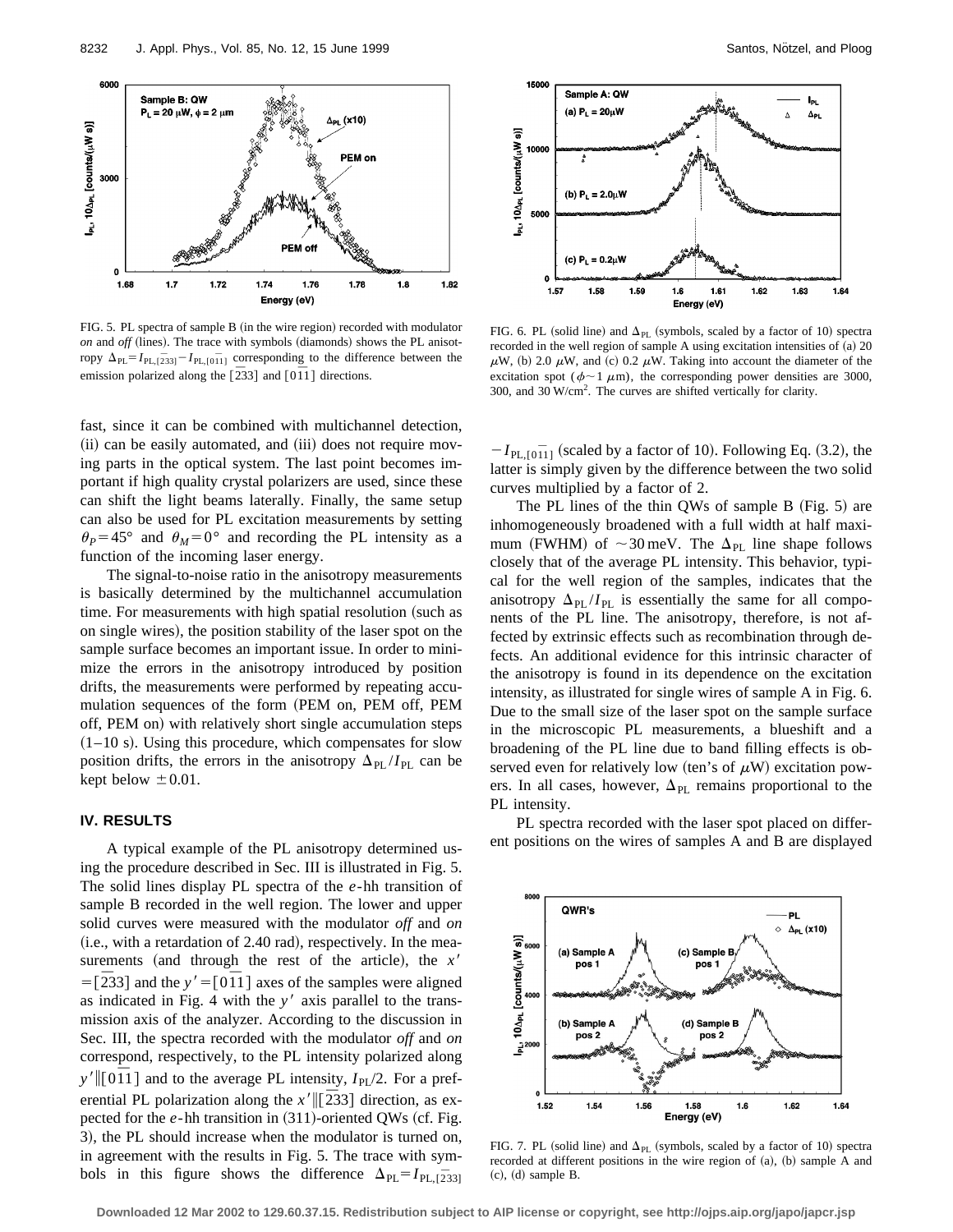

FIG. 8. Average anisotropy of the *e*-hh transition in QWs (filled symbols) and OWRs (open symbol) as a function of the transition energy measured in samples A (squares) and B (triangles). The lines show the anisotropy calculated with the model described in the text for QWs and for QWRs using the indicated thickness to width ratios  $r_t$ .

in Figs. 7(a) and 7(b) and 7(c) and 7(d), respectively. The width of the PL line from the wires is comparable to that for wells with the same thickness. While the PL energy and anisotropy remain relatively constant over the well region, the PL from the wires shows small energy shifts (some  $meV$ 's), and its anisotropy may vary considerably with position, as indicated in Fig. 7. In some positions the line shape of  $\Delta_{\text{PL}}$  closely resembles that of the PL line, as found for the QWs [see Figs. 7(a) and 7(c)]. However, the anisotropy  $\Delta_{PL}$ /PL is considerably smaller than that found in the well region, even when the transition energy is the same [compare, for instance, Figs.  $7(c)$  and 6. We checked that this behavior is independent of the excitation power. As will be discussed in the next section, the reduction and the change in sign of the anisotropy of the wires are attributed to lateral confinement effects.

In other positions, the  $\Delta_{PL}$  line shape differs considerably from that of the average PL line. These deviations are attributed to potential fluctuations within the microscopic measurement spot, which affect the effective width of the wire. Note that in some cases [Figs. 7(b) and 7(d)] the anisotropy reverses sign, thus indicating a preferential PL emission with polarization parallel to the wires.

In order to compare the anisotropy of the well and of the wire regions, we define the average anisotropy of the *e*-hh transition as the ratio between the area of the  $\Delta_{PL}$  and the PL lines. The average anisotropy, measured on different positions on the samples, is plotted as a function of the transition energy for wells (filled symbols) and for wires (empty symbols) in Fig. 8. We included in Fig. 8 only results from PL measurements on wires, where the line shape of  $\Delta_{PL}$  resembles that of the PL line. In this way, the influence of wire width fluctuations within the illuminated spot on the average anisotropy is minimized. The scattering in the anisotropy data for wires is comparable to that found in QWs. This scattering is mostly due to experimental errors (estimated to be on the order of  $\pm 0.01$ ) in the determination of the absolute anisotropy. Note again the much smaller wire anisotropy as that of the QWs. The experimental data in Fig. 8 will now be compared with the theoretical models of Sec. II.

#### **V. DISCUSSION**

The results of the previous section indicate that the PL anisotropy of the wires is considerably smaller and, in some cases, has a sign opposite to that of the  $(311)$ -oriented QWs. The reduction in the anisotropy could be attributed to an enhanced recombination through defect centers with isotropic emission properties. Several experimental findings contradict this hypothesis. First, a reduced anisotropy is found even when the  $\Delta_{PL}$  line shape resembles that of the average PL intensity, thus indicating that the anisotropic emission centers are the same as those responsible for the main component of the luminescence. Second, the anisotropy does not depend on the excitation intensity, as would be expected for defect recombination. Finally, in some positions on the wires, the anisotropy actually changes sign, thus contradicting the initial hypothesis of isotropic emission centers.

Based on the previous arguments, we then attribute the anisotropy reduction (and reversal in sign) to the lateral quantum confinement, which tends to polarize the *e*-hh transition in the direction parallel to the wires  $[cf. Fig. 3(b)].$  In order to extract information about the lateral confinement dimensions, we compare the average anisotropy plotted in Fig. 8 with the single electron model of Sec. II. The lines display the anisotropy calculated for different ratios  $r<sub>t</sub>$  $= d_z/d_x$  as a function of the energy of the *e*-hh transition energy. The relationship between transition energies and well (or wire) thickness required in the calculations was obtained from the measured *e*-hh transition energies for different well thicknesses. This procedure is justified by the fact that the energy shifts due to the weak lateral confinement present in our samples are negligible compared to those associated with the vertical confinement.

The anisotropy calculated for the QWs slightly underestimates (by  $\sim$  10%) the measured values (filled symbols for  $r<sub>t</sub>=0$  in Fig. 8). The effect may be due to an additional contribution from the natural corrugation along the  $[233]$ found in  $(311)$ -oriented QWs.<sup>21,22</sup> The wire anisotropy for samples A and B fall around  $r_t = 0.17 \pm 0.02$  and  $r_t = 0.15$  $\pm$  0.1, respectively, yielding effective wire widths of 70 and 40 nm. The scattering in the experimental data leads to a 10% uncertainty in the effective widths. The effective wire widths determined from the anisotropy agree reasonably well with the values estimated from transmission electron micrographs (cf. Table I). The smaller average thickness for the thinner QWR in sample B is consistent with a higher lateral confinement barrier. In fact, the lateral excitonic confinement barriers, estimated from the difference between the well and wire PL energies, increase from 45 meV in sample A to over 150 meV in sample B.

The effective wire widths discussed above were determined in regions of the sample where the luminescence response is homogeneous over the illuminated spot. In other positions, the luminescence line shape differs considerably from that of the anisotropy [cf. Fig. 7(b) and 7(d)] indicating fluctuations in the wire width within the detection area. These fluctuations are attributed to variations of the asetched mesa heights, which are known to influence the wire shape, $^{23}$  rather than to the growth mechanism that leads to